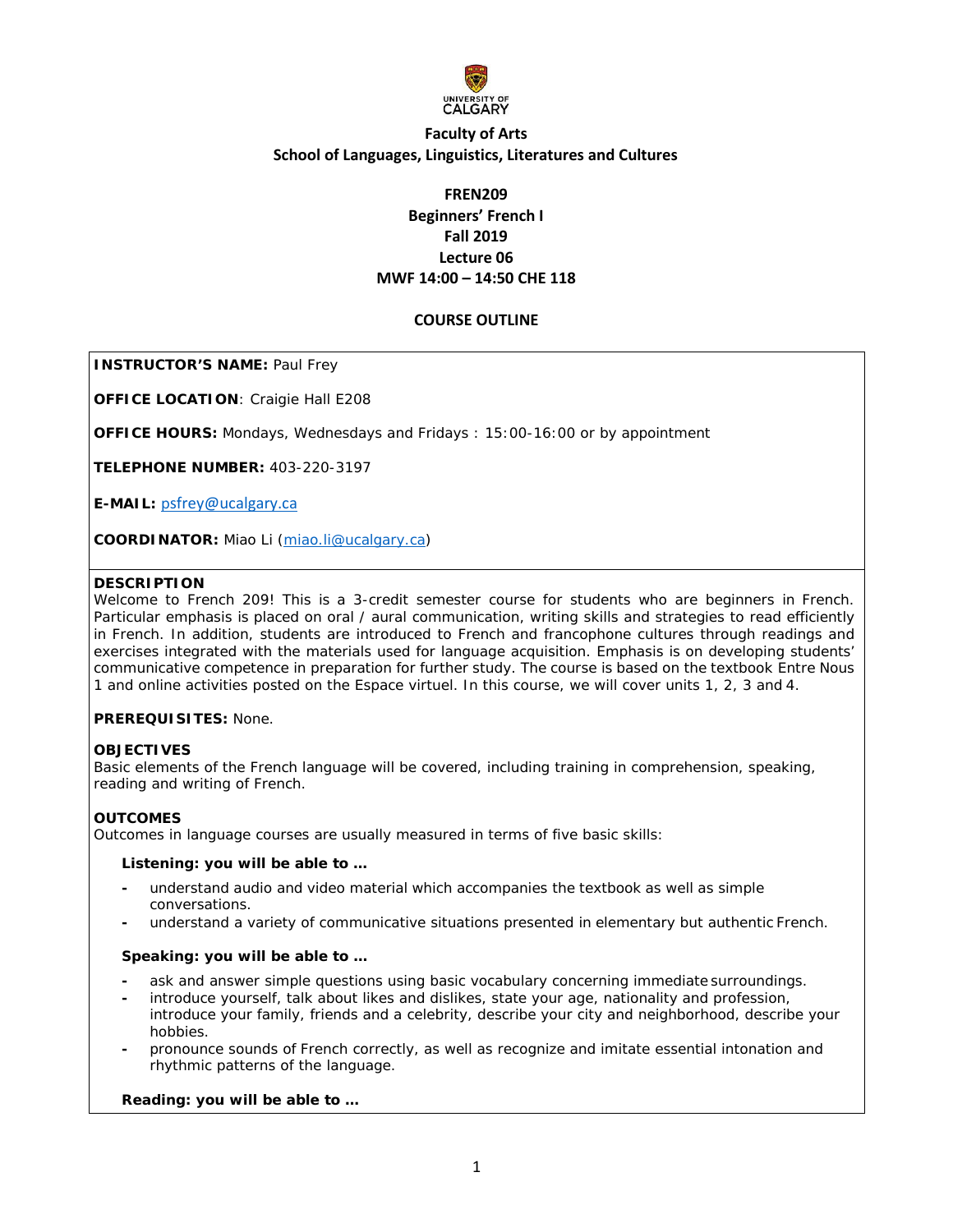

### **Faculty of Arts**

#### **School of Languages, Linguistics, Literatures and Cultures**

**-** read authentic French texts (up to 300 words in length) containing vocabulary studied in class as well as a number of cognates **-** understand the main ideas in simple authentic material (brochures, blogs, excerpts from magazines and online articles) **-** apply some reading strategies (identifying cognates, scanning, dealing withunfamiliar words, predicting, activating background knowledge). **Writing: you will be able to … -** write simple texts (up to 200 words in length) and give information about yourself, your relatives and your friends, and to narrate events grounded in personal experience. **-** Write short compositions accurately using vocabulary, grammatical forms and structuresintroduced in the course, using the regular -*ER* verbs and some irregular verbs in present tense. **Culture: you will be able to … -** differentiate between some sociolinguistic and pragmatic aspects of the language in particular the use of polite / familiar forms and basic formal / informal spoken and written speech patterns appreciate the similarities and the differences between Francophone cultures and your own culture, in terms of behaviour, attitudes and values in contexts such as the family, university studies, work, leisure, food and festivals. **DISTRIBUTION OF GRADES Dictations (2 x 5%) ………………………. 10% Compositions (2 x 10%) ………………… 20% Tests (2 x 15%) ................................. 30% Online quizzes (4 x 5%) …………………. 20% Oral Presentation (lab) ………………….. 5% Active Participation (class and lab) ..… 5% Passeport d'activités …..………………… 10% There is no final examination. GRADING SCALE A+ =** 100%-96% **B+ =**85%-81% **C+ =**70%-67% **D+ =** 57%-54% **A =** 95%-91% **B =**80%-76% **C =** 66%-62% **D =** 53%-50% **A- =** 90%-86% **B- =**75%-71% **C- =** 61%-58% **F =** 0%-49% **The official grading system (A=4, B=3, C=2, D=1) will be applied for the calculation of the final mark. REQUIRED TEXTS** *Entre nous 1 +* Online Access Code Package, available at the U of C Bookstore **RECOMMENDED TEXTS** Additional learning materials on vocabulary, grammar and pronunciation will be posted regularly on D2L.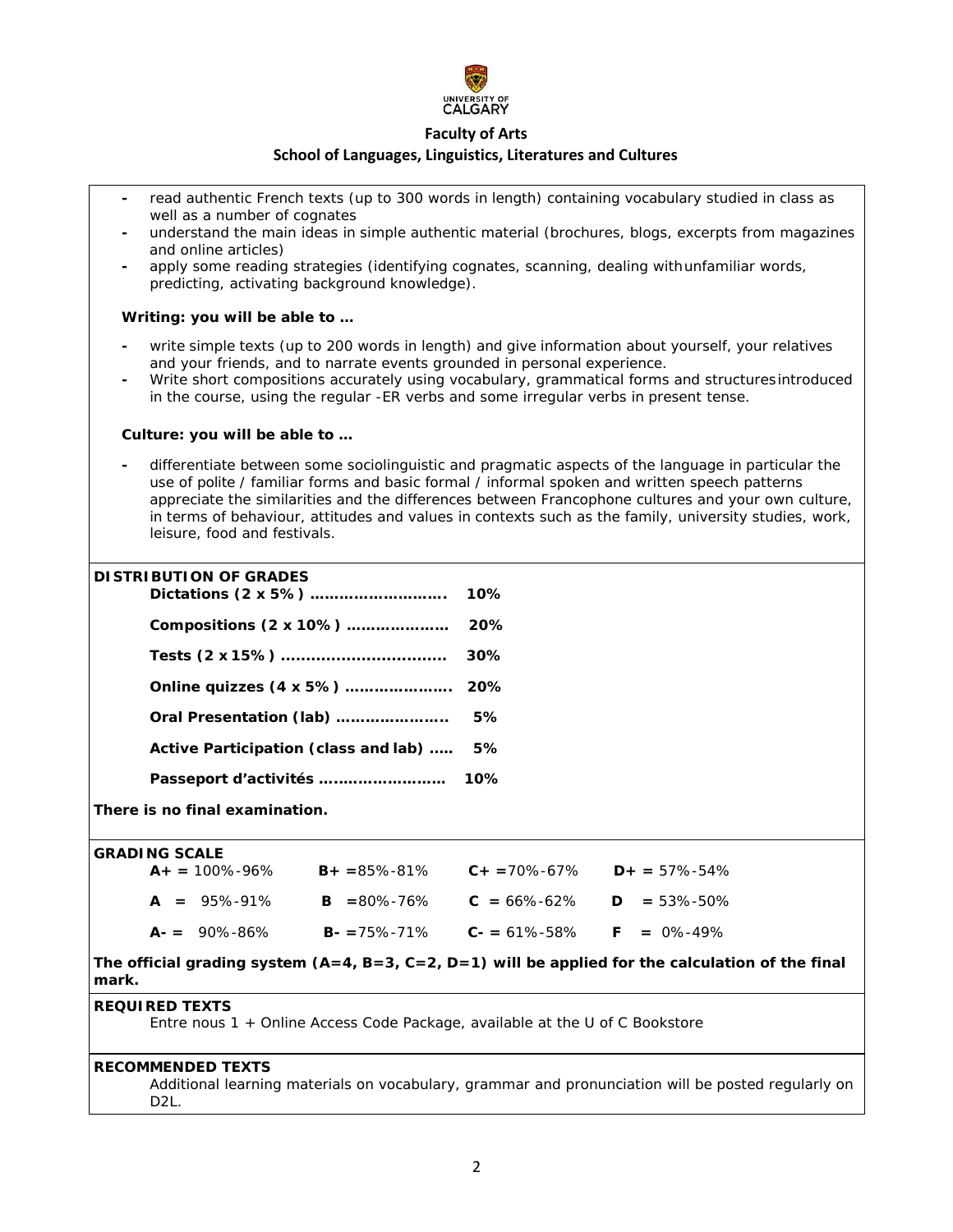

## **COURSE NOTES**

- 1. The information on the course outline posted on D2L and on the SLLLC website is not binding and can change according to the needs of the class.
- 2. Classroom Etiquette: practicing a foreign language entails taking risks and allowing yourself to be vulnerable in front of other people. You are used to being able to speak at a much more sophisticated level in your native language, so working in French is not always easy. For this reason, it is essential to establish an atmosphere of mutual respect in the classroom. Please be attentive and listen not only to your instructor but also to your classmates when they speak.
- 3. To derive the utmost benefit of instruction, daily attendance is essential. Attending class is extremely beneficial to understand the textbook content written purely in French, to hear and speak French, to interact with others and to receive instant feedback from your instructor and your peers. The instructor should be informed of any reason for prolonged absence.
- 4. Attendance: A student who is absent from a test for legitimate reasons must discuss an alternative course of action with the instructor. The instructor at his or her own discretion may transfer the percentage weight for a test to another test. An instructor will either make this decision on the basis of verbal information provided by the student or require the evidence. Students can choose to submit the evidence they feel best represents their situation, either by providing a Physician / Counsellor statement form to confirm an absence for health reason, or a statutory declaration, which is available to them on campus at no cost. [Statutory declaration forms](https://www.ucalgary.ca/registrar/files/registrar/university-of-calgary-statutory-declaration-coursework-and-examinations.pdf) and locations of Commissioners for Oaths, who are required to sign statutory declarations, are available on the Officer [of the Registrar website.](https://www.ucalgary.ca/registrar/registration/appeals) Missed tests, assignments and examinations with no legitimate reason will be given a grade of F. The instructor will not prepare make-up tests or assignments.
- 5. There is no mid-term examination and no final examination but all tests are cumulative.
- 6. The "Passeport d'activités" consists of **5** communicative activities:
	- These activities are performed in the French Centre (Craigie Hall C 301, open Mondayto Friday, 10.00AM-12.00PM and 1.00PM-3.00PM, Phone 220-6706).
	- You may go to the French Centre at any time, on any convenient day.
	- Each activity is approximately 5 minutes long and worth 2% of your final mark.
	- You may do these activities in any order.
	- **One** activity per visit.
	- **One** activity per week.
	- If you missed the first class, please pick-up your "Passeport d'activités" at the French Centre (Craigie Hall C301). Here is how to ask for a passport: "Je voudrais un passeport d'activités s'il vous plaît".
	- Please book a specific time in the booking binder "Réservation" found at the center.
	- If for any reason you need to cancel your passport appointment, you must send anemail to: **[passport@ucalgary.ca.](mailto:passport@ucalgary.ca)**
	- Please give your "Passport" to your instructor on or before **Friday November 29th, 2019.** • Activities:
	- "Free" activity **in French**: spend a minimum of 30 minutes in the French Centre doing an activity in French: homework, reading, participating in a French activity…, and have a monitor stamp your "Passeport d'activités".
	- Reading (*Lecture*): Prepare a 2-minute reading from the textbook (options are listed on D2L and in the Binder at the French Centre) and read it to a monitor.
	- Oral presentation 1: With a partner from your class or your lab, choose **ONE** dialogue from the list provided on D2L, under "Informations générales" -- "Dialogues". Memorize it and perform it to a monitor. Alternatively, you may choose to memorize a French poem or sing a French song, for any of these alternative choices, please have it approved by your instructor.
	- Oral presentation 2: Practice your oral presentation (for the lab Instructor) in front a monitor.
	- Communication: Choose 4 questions in the "Communication" binder in the French Centre, prepare the answers and present them to a monitor.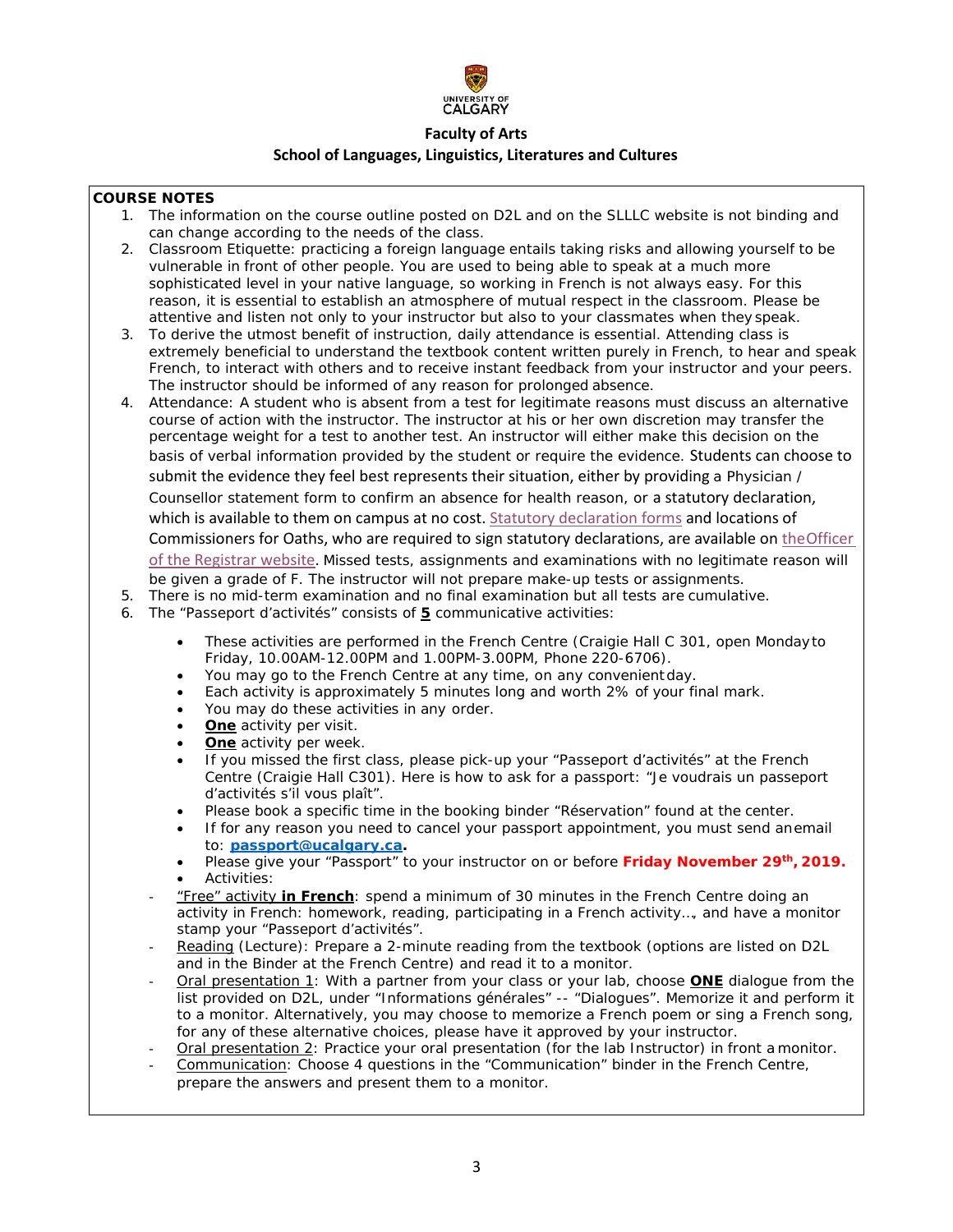

## **Faculty of Arts**

### **School of Languages, Linguistics, Literatures and Cultures**

- 7. "Mini-immersion": A French immersion evening designed for Beginners of French will be offeredin the French Centre (CHC 301) and will count for **TWO** "Passport" activities: "Communication" and "Free activity". Date will be posted in the French Centre. To register, please contact Madame Micheline Lee: [michlee@ucalgary.ca](mailto:michlee@ucalgary.ca) or 403-220-7226. Registration fee: \$20.00 for full-time UofC students (General public \$30.00)
- 8. Be on time for classes: Tests, dictations and compositions will start at the beginning of class and will not be repeated for latecomers.
- 9. Labs will start the week of **September 9-13th, 2019**. The labs are an integral part of this course. They are mandatory and attendance will be taken. Oral participation in the labs will be assessed for consideration of the final grade. An oral presentation will be required as an element of the laboratory work. The topic and the rubrics of the oral presentation are posted on D2L. Please bring your textbook to the lab. Written and comprehension exercises will be done in the lab on a regular basis.
- 10. Students are expected to check the D2L page on a regular basis for announcements, homework, assignments, marks and complementary learning materials.
- 11. Please mute your cell phone during class. Phones, tablets and laptops may be used in class, for French educational purposes ONLY.
- 12. Students are advised to read the excerpt on PLAGIARISM.
- 13. Grading Rubrics (dates of dictations, compositions and tests are posted in the tentative schedule) **1) Dictations**

Dictations are spelling tests. Your instructor prepares a paragraph and reads it to you slowly so you can write every word and punctuation. There is no memorization necessary and there are no questions to answer at the end of the test. Dictations are designed to verify your understanding of sounds, words, phrases, grammar and syntax. When grading dictations, one mark is taken away for each of the following: spelling, verb agreement, adjective agreement, noun agreement, capital letters and all omissions. (Half a mark for accents, hyphens, capital letters and punctuation). Dictations are approximately 100 words long. To prepare for dictations, follow your instructor's advice on the pages to review in the textbook, read chapter vocabulary aloud paying attention to accents and liaisons, spell each new noun with its article, and write down each verb with its conjugation. Each dictation is worth 5%.

### **2) Compositions**

Compositions are paragraph written on a specific topic given by your instructor. They can vary in length: 100 words to 200 words in French 209. Compositions are marked out of 100 points: 50 points are for content (respect of the given topic, appropriate length, creativity, avoidance of repetition, use of vocabulary seen in class) and 50 points are for proper language use (varied vocabulary, conjugations, punctuation, agreements, sentence structure, spelling, prepositions and avoidance of anglicisms). Each composition is worth 10%.

### **3) Oral presentation (in Lab)**

Oral presentations are designed to give you a chance to practice French orally. Topics are posted on D2L with the marking rubrics (content, grammar, syntax, varied vocabulary, pronunciation (including prosody, accentuation, rhythm and liaisons), speech delivery, props, creativity and effort). Your oral presentation will take place in the lab. You will do your oral presentation with a partner, but individual marks will be granted. No reading is allowed. Only index cards with key words may be used. A penalty of -25% will apply to all oral presentations read to the audience. Please print the rubrics posted on D2L and give them to your lab Instructor on the day of your presentation. The oral presentation is worth 5%. Please choose a date and a topic for your oral presentation **the second week of classes during your lab**. If you experience speech anxiety, you may choose to submit your presentation in the video form, same criteria mentioned above will be applied. Please talk to both your lecture and lab instructors by **September 20th** for this arrangement.

#### **4) Tests**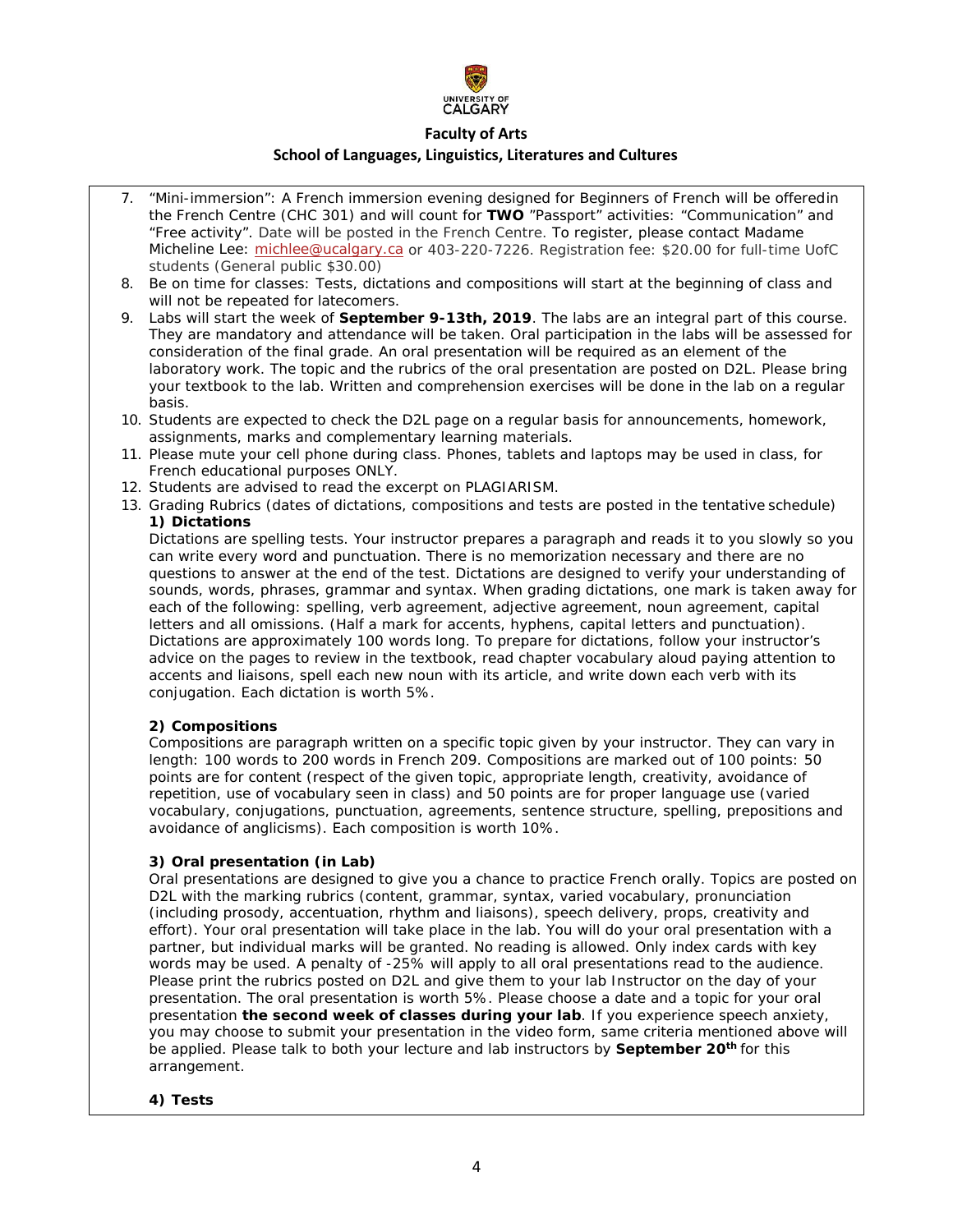

#### **Faculty of Arts**

#### **School of Languages, Linguistics, Literatures and Cultures**

Tests are based on unit material and are divided into several sections. They may include listening comprehension, reading comprehension, composition, grammar questions, vocabulary questions, transformations... Each section is presented with detailed instructions as well as the mark value and the weight. A few days before each test, your Instructor will post the format of the test on D2L or send it through email to all students. Each test is worth 15% of the final mark.

#### **5) Online Quizzes**

There are four (4) online quizzes posted on D2L and available immediately and until **December 8th, 2019, 11:55PM**. Each quiz corresponds to one of the 4 units covered during the semester (*Entre Nous 1* Units 1, 2, 3 and 4) and consists of 80 self-correcting questions. Use your book, answer all questions and submit your quiz. Your grade will appear immediately but you will not see your answers. If you want to see your quizzes, make an appointment with your Instructor. To access the 4 quizzes, enter D2L French 209, click on "Assessments" --- "Quizzes" ---- "Start Quiz". You are allowed unlimited attempts for all 4 quizzes.

Your highest grade will count.

There is no time restriction to do the quizzes.

You will respond to 80 questions randomly drawn.

You may start the quiz, save all your responses, stop it and resume it later.

There are 3 kinds of questions: Fill in the Blanks, Multiple choice, and True/False.

You will need to access the *Espace Virtuel* to complete the "Comprehension" questions. If your computer is not equipped with French accents and cedilla, you will be able to cut and paste them from the top of the quiz page.

Precise spelling is required.

You will see all questions on the same page.

You may go back to any question and make changes until you submit your quiz.

First submission of **quiz 1** is due on **Friday Sept 27, 2019** at 11:55 PM.

First submission of **quiz 2** is due on **Friday Oct 18, 2019** at 11:55 PM.

First submission of **quiz 3** is due on **Friday Nov 15, 2019** at 11:55 PM.

First submission of **quiz 4** is due on **Sunday Dec 8, 2019** at 11:55 PM.

All 4 quizzes may be redone until **December 8, 2019, 11:55 PM**. Submitting your quizzes on time is part of your participation mark.

### **6) Laboratory**

Active participation in lab and class is worth 5% of your final mark. Attendance is crucial. You need to come prepared for class and exercises must be done in advance. Grading rubrics for oral participation are posted on D2L.

14. How to enhance your French class?

- Go to the French Centre on a regular basis. The French Centre is a drop-in centre with French monitors hired to help you with your French. It is located in Craigie Hall C301 and is open Monday to Friday, 10.00AM to 3.00PM. The French Centre organizes all kinds of activities for students of French, please participate! You can borrow magazines, books and movies in French, eat your lunch, attend the "Café Croissant" the first Wednesday of each month, play a game in French or review material covered in class. This is a fun place to be. Go with a friend!
- Use the *Espace Virtuel* regularly to review vocabulary and do online exercises. Your codeto access the *Espace Virtuel* is included in your *Entre Nous package.*
- Use to following website for extra online exercises: [http://ucalgary.ca/repsit/exercices-de](http://ucalgary.ca/repsit/exercices-de-langue/)[langue/](http://ucalgary.ca/repsit/exercices-de-langue/)

### **ACADEMIC MISCONDUCT**

1. **Plagiarism** is a serious offence, the penalty for which is an F on the assignment and possibly also an F in the course, academic probation, or requirement to withdraw. Plagiarism exists when: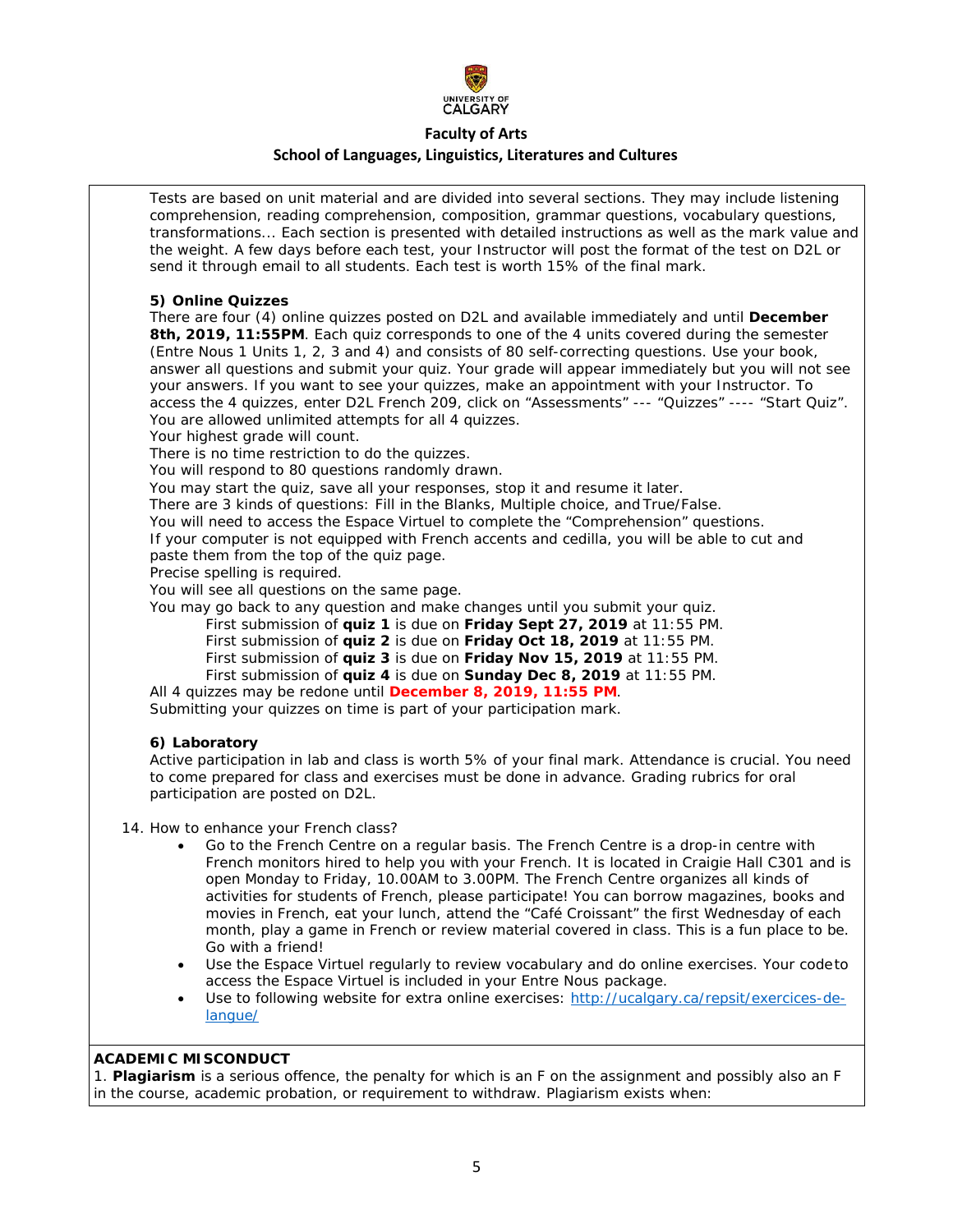

a) the work submitted or presented was done, in whole or in part, by an individual other than the one submitting or presenting the work (this includes having another impersonate the student or otherwise substituting the work of another for one's own in an examination or test);

b) parts of the work are taken from another source without reference to the original author;

c) the whole work (e.g., an essay) is copied from another source, and/or

d) a student submits or presents work in one course which has also been submitted in another course (although it may be completely original with that student) without the knowledge of or prior agreement of the instructor involved.

While it is recognized that scholarly work often involves reference to the ideas, data and conclusions of other scholars, intellectual honesty requires that such references be explicitly and clearly noted."

Plagiarism occurs not only when direct quotations are taken from a source without specific acknowledgement but also when original ideas or data from the source are not acknowledged. A bibliography is insufficient to establish which portions of the student's work are taken from external sources; footnotes or other recognized forms of citation must be used for this purpose.

2. **Cheating** at tests or examinations includes but is not limited to dishonest or attempted dishonest conduct such as speaking to other candidates or communicating with them under any circumstances whatsoever; bringing into the examination room any textbook, notebook, memorandum, other written material or mechanical or electronic device not authorized by the examiner; writing an examination or part of it, or consulting any person or materials outside the confines of the examination room without permission to do so, or leaving answer papers exposed to view, or persistent attempts to read other students' examination papers.

3. **Other academic misconduct** includes, but is not limited to, tampering or attempts to tamper with examination scripts, class work, grades and/or class records; failure to abide by directions by an instructor regarding the individuality of work handed in; the acquisition, attempted acquisition, possession, and/or distribution of examination materials or information not authorized by the instructor; the impersonation of another student in an examination or other class assignment; the falsification or fabrication of clinical or laboratory reports; the non-authorized tape recording of lectures.

4. Any student who voluntarily and consciously aids another student in the commission of one of these offences is also guilty of academic misconduct.

## **COPYRIGHT LEGISLATION**

All students are required to read the University of Calgary policy on Acceptable Use of Material Protected by Copyright [\(https://www.ucalgary.ca/policies/files/policies/acceptable-use-of-material-protected-by](https://www.ucalgary.ca/policies/files/policies/acceptable-use-of-material-protected-by-copyright.pdf)[copyright.pdf\)](https://www.ucalgary.ca/policies/files/policies/acceptable-use-of-material-protected-by-copyright.pdf) and requirements of the copyright act [\(https://laws-lois.justice.gc.ca/eng/acts/C-](https://laws-lois.justice.gc.ca/eng/acts/C-42/index.html)[42/index.html\)](https://laws-lois.justice.gc.ca/eng/acts/C-42/index.html) to ensure they are aware of the consequences of unauthorised sharing of course materials (including instructor notes, electronic versions of textbooks etc.). Students who use material protected by copyright in violation of this policy may be disciplined under the Non-Academic Misconduct Policy.

### **FREEDOM OF INFORMATION AND PRIVACY (FOIP) ACT**

Graded assignments will be retained by the Department for three months and subsequently sent for confidential shredding. Final examinations will be kept for one calendar year and subsequently sent for confidential shredding. Said material is exclusively available to the student and to the department staff requiring to examine it. Please see<https://www.ucalgary.ca/legalservices/foip> for complete information on the disclosure of personal records.

## **ACADEMIC ACCOMMODATIONS**

It is the student's responsibility to request academic accommodations according to the University policies and procedures listed below. The student accommodation policy can be found at: [https://www.ucalgary.ca/access/accommodations/policy.](https://www.ucalgary.ca/access/accommodations/policy)

Students needing an Accommodation because of a Disability or medical condition should communicate this need to Student Accessibility Services in accordance with the Procedure for Accommodations for Students